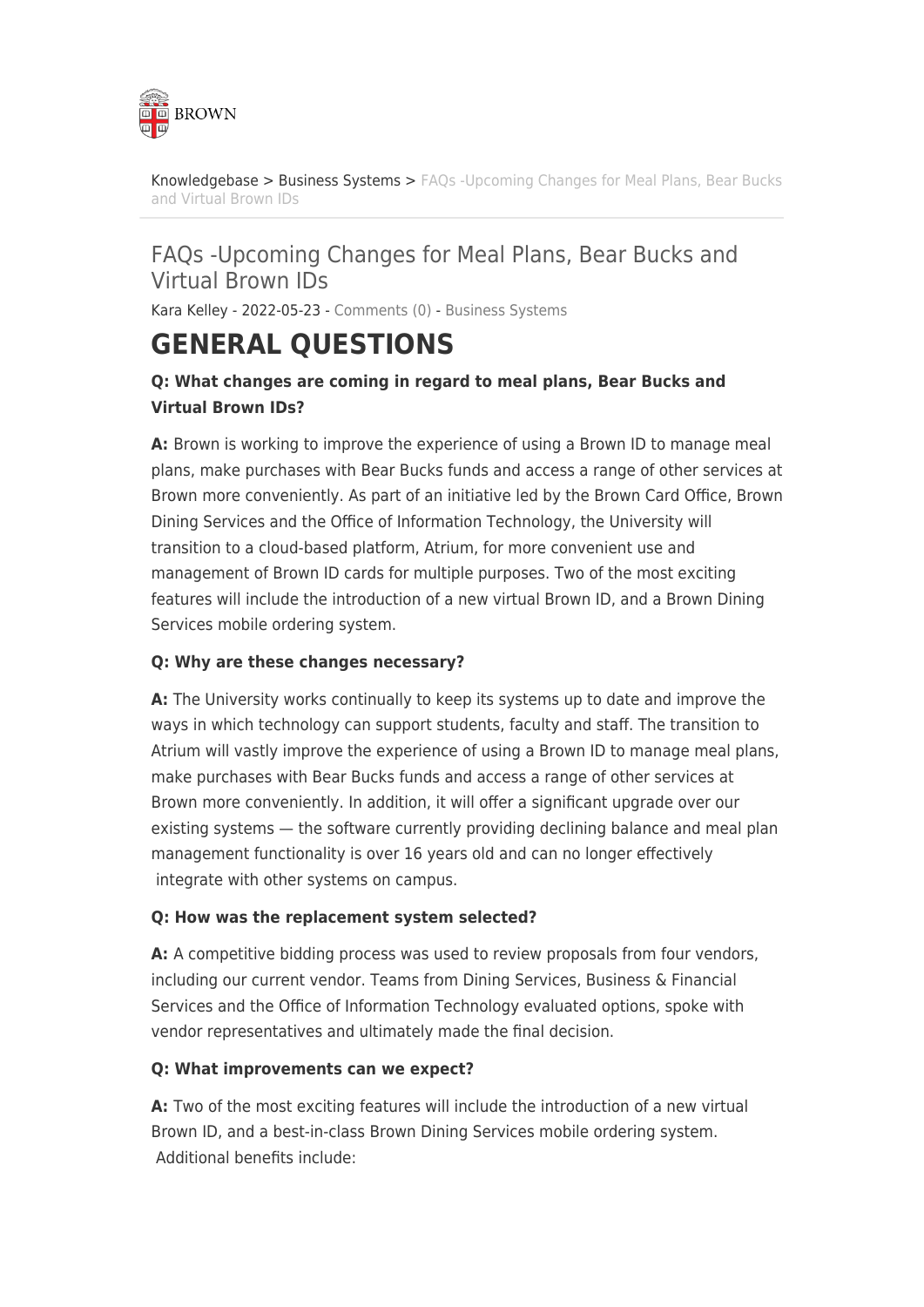- A new, mobile responsive website as a central place to generate a virtual Brown ID; add, cancel or change meal plans within prescribed timeframes; add funds, view accounts and check transaction histories for meal plans, Bear Bucks and MyPrint
- Reduced wait times for access to "all you care to eat" dining facilities on campus, based on improvements enabled by the new system
- Ability to purchase additional Flex Points online
- Expedited Bear Bucks refunds

#### **Q: When will this change take place?**

**A:** The changes enabled by this new cloud-based platform will be phased in between June and September 2022, and we'll keep community members informed on any actions they need to take as new features are introduced. Brown will cutover to the new system during the evening of Thursday, June 2, and the new website will be available post cutover. New features and functionality will roll out over the course of the summer.

#### **Q: Who will be affected by this change?**

**A:** All active Brown students, faculty and staff will all be able to use the new website and mobile ordering platform and create a virtual Brown ID.

#### **Q: When will we hear more?**

**A:** Students enrolled for the fall semester will be informed in June about meal plan assignments and making changes. General announcements will be made through Today@Brown as each new change takes place.

#### **Q: Will I need to use a new app to take advantage of the new features?**

**A:** A new app will be necessary for mobile ordering. Meal plan, Bear Bucks and MyPrint management will all be available through the new, mobile responsive website. The Brown app and [my.brown.edu](http://my.brown.edu) will both include links to this site.

#### **Q: What can one use the virtual ID for?**

**A:** The virtual Brown ID is a digital credential that can be displayed on a mobile phone to access a range of services on campus without a physical ID card. Brown community members will be able to generate a virtual Brown ID to pay with meal credits, flex points or Bear Bucks at select dining locations; pay with Bear Bucks at any outlet that accepts them; check out books from the University Library; access ticketed Brown Athletics events where a Brown ID allows entry; access campus recreational facilities; and ride the Brown Shuttle.

Other services will continue to require a physical Brown ID; these include, among others, entrance to Brown buildings that require card access, vending machine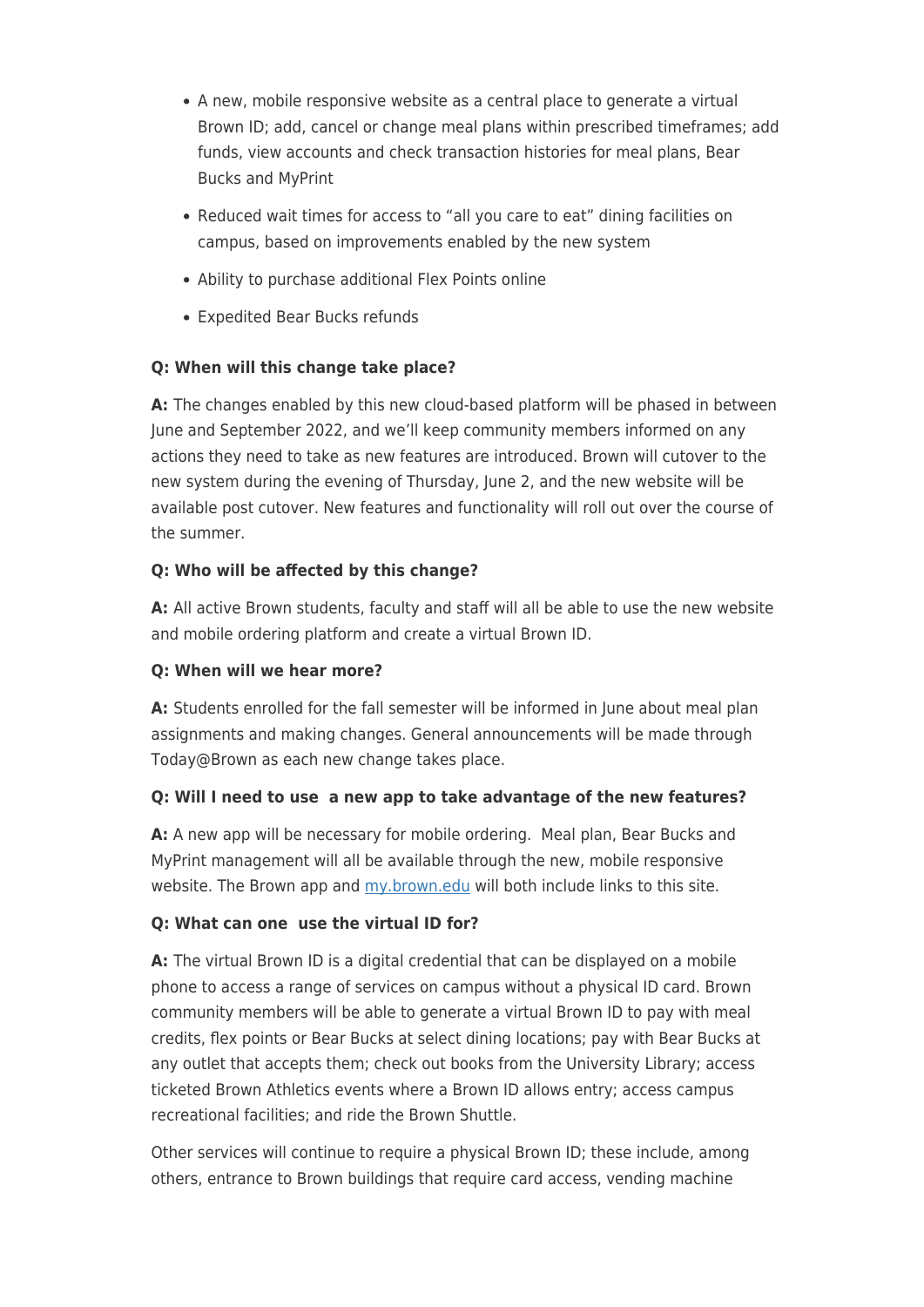purchase and laundry.

# **BEAR BUCKS**

#### **Q: Will my Bear Bucks transaction history be brought into the new system?**

**A:** No. Your Bear Bucks balance at the time of cutover will be brought into the new system but your transaction history will not. If you want to save this history, you can export transaction history as a PDF from the GET portal. You will have until 5PM on June 2 to access this history through GET. Visit <https://card.brown.edu/bear-bucks/get>to login to GET.

#### **Q: Where can I use Bear Bucks as a form of payment on campus?**

**A:** Purchases using Bear Bucks can be made at all of the following locations. All will accept a physical ID and some may accept a virtual ID.

- Brown Bookstore
- Dining Services including vending machines and sports concessions
- Laundry in residence halls
- Mail Services
- MyPrint
- Pharmacy

## **Q: Will I still be able to request that my Bear Bucks account be funded by my relatives, and friends?**

**A:** Yes. You will easily be able to request money from family and friends. They will be able to deposit funds in your Bear Bucks account without creating an account on the new platform.

In addition, you will be able to give up to 10 friends/relatives the ability to access your Bear Bucks account and limit what they can view and what actions they can take on your account.

### **Q: Does this change affect MyPrint?**

**A:** This new system will manage MyPrint free print allowances and subsequent use of Bear Bucks for additional printing needs. The one-time [Multi Media Lab](https://it.brown.edu/services/type/multimedia-labs) print allowance that some students receive will also be managed through this system.

## **MEAL PLANS**

**Q: How will I review my assigned meal plan and make changes?**